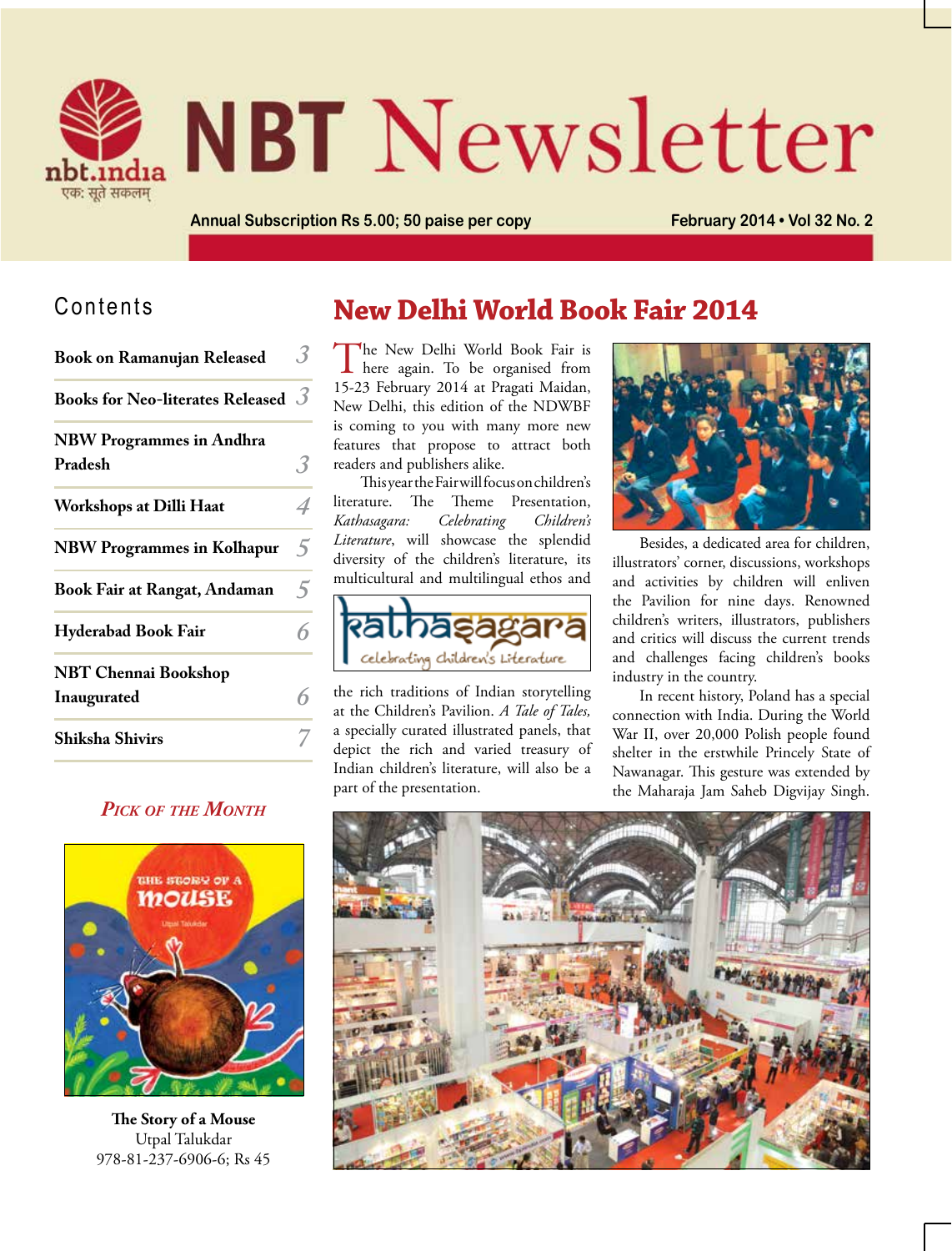This incident has been well documented by Ms. Anuradha Banerjee in her book *The Second Homeland.*

Poland has a vibrant culture and rich artistic traditions. And importantly, its contribution to western classical music. The most well known of its composers is Frederic Chopin, the genius whose music transcended geographical boundaries and culture. To introduce Chopin to Indian readers, the NBT has recently published



a book for children on the legendary composer.

And of course some great writings of the 20 century has come from Poland. Three Nobel laureates Henry Sienkiewitz, Czeslaw Milosz and Wislawa Szymborska and a galaxy of great writers have enriched



not only Polish literature but also world literature.

At this edition of the NDWBF, Poland is accorded the Guest of Honour status. Poland's presence will be augmented by well known writers, illustrators, critics, scholars and some leading publishers. The Polish delegation includes Joanna Bator, writer, journalist and columnist; Jacek Dehnel, poet, novelist, painter and translator; Wojciech Jagielski, reportage writer;



Michał Rusinek, children's writer and translator; Olga Tokarczuk, novelist and short story writer; Małgorzata Gurowska, artist and graphic designer, illustrator for children's literature; Magdalena Heydel, translator, lecturer and author; Michał Nogaś, journalist at Polish Radio; Beata Stasińska, President of W.A.B. publishing house; and Magdalena Ewa Hajduk-Dębowska, Polish Rights agency. As part of its presentation, Poland will showcase some of its most important writings both well known and contemporary, cultural events, discussions and readings. Together, visitors to the Fair will be treated to a glimpse of contemporary Poland.

Author's Corners at dedicated areas will bring together some of the new as well as established writers through the days of



the Fair. Visitors will get to interact and hear their favourite authors reading from their books at these corners.

The business sessions—the CEOSpeak and the New Delhi Rights Table—will set the ball rolling on furthering commercial interests and the future of publishing. The CEOSpeak to be attended by CEOs and heads of publishing houses will discuss some of the current trends as well as challenges facing the industry. The



New Delhi Rights Table brings together participants both from India and across the world at a special forum of B2B sessions. Translation rights, copublishing arrangements and business opportunities are discussed and negotiated during the forum.

Besides, the Fair will host a series of book release functions, literary events, seminars, conferences and discussions, including a seminar on translation organised by NBT in association with Indira Gandhi National Open University.



The NBT in association with Sangeet Natak Akademi will organise *Desaj'14* that will showcase cultural performances from across the country.

Spread over an area of 36,000 sq.m. with over 1500 participants both Indian and foreign, the annual New Delhi World Book Fair is a treat for students, writers, booklovers and those associated with the book industry.

Happy Reading!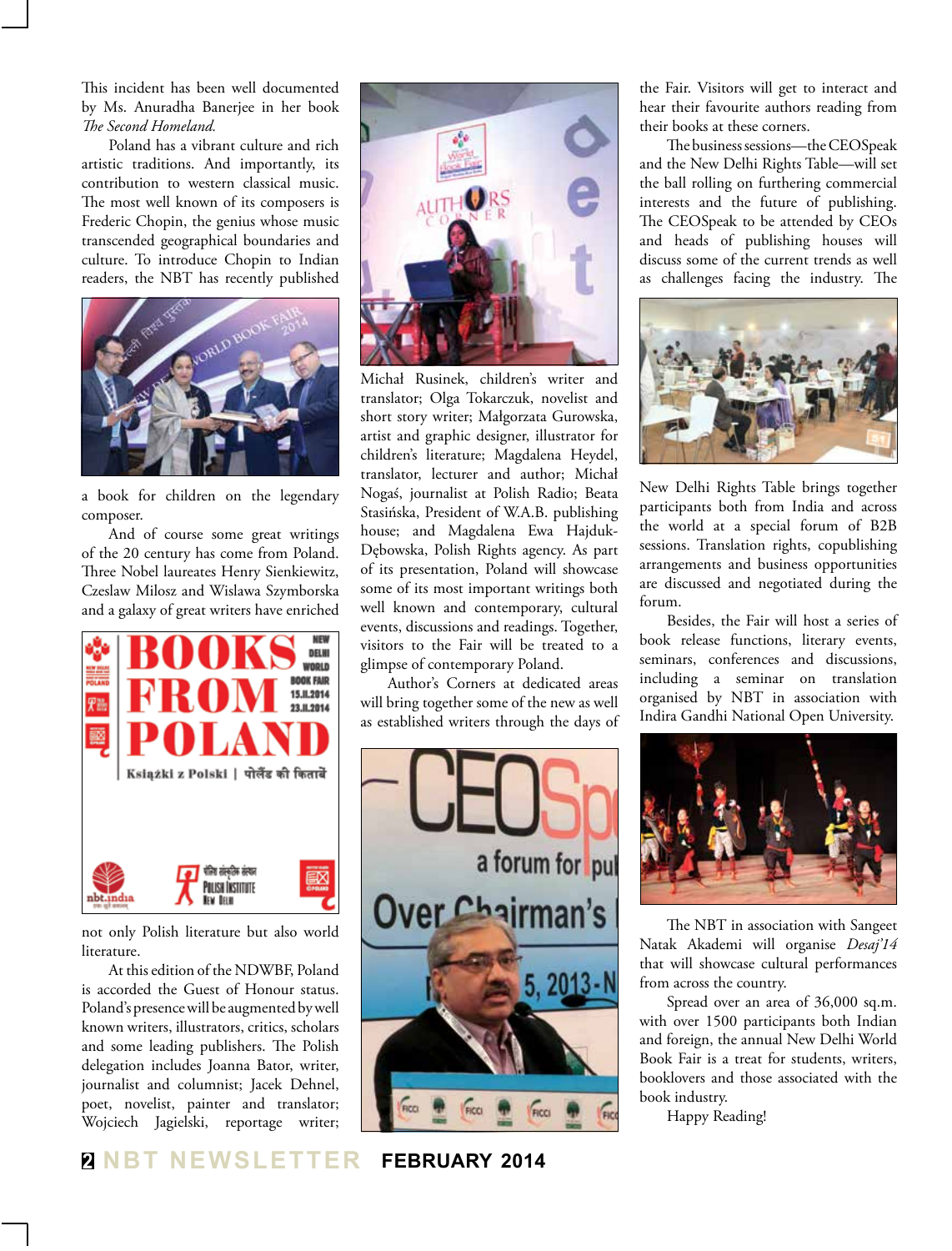# **Book on Ramanujan Released**

' Ananthathai Arinthavan,' a biography on mathematical genius Srinavasa Ramanujan, published by the National Book Trust, India in association with Ramanujan Mathematical Society was released on 22 December 2013 at a function held at The Institute of Mathematical Sciences, Chennai.

This Tamil version of Robert Kanigel's biography originally titled *The Man Who Knew Infinity* was translated by Dr P. Vanchinathan, Professor of Mathematics, Vellore Institute of Technology.

Releasing the book, Shri N. Ram, Chairman of Kasturi and Sons Ltd., said, "Hardy can claim a lot of credit for recognising the genius of Ramanujan and the great importance of his work," he said. "It is very hard to write a biography; I think it's an art," he said, adding he found the biography, fascinating and insightful. C.S. Seshadri, Director-Emeritus, Chennai Mathematical Institute, received the first copy of the book.

# **Books for Neo-literates Released**

The National Book Trust, India<br>in association with the National Resource Centre, Bhopal organised a daylong literary programme on 28 December 2013, which included a book release function and a seminar.

The seminar on the topic 'Possibilities of Writing for Neo-literates in the Present Context' was presided over by Shri Shashank, eminent litterateur, and

former Director, Bhopal Doordarshan. He said that communication and technological advances are important for success in the present times, and it is necessary that people from rural areas are made aware of their advantages. Since use of mobile phones is quite a common scenario nowadays, and information is reaching them through other technical devices, it is thus



Speaking on the occasion, Dr. P. Vanchinathan said Ramanujan was a very simple and unassuming person. "Hardy wanted to prove there was no God. He says, though Ramanujan followed some rituals, he was not quite religious. Kanigel, however, cites various instances from Ramanujan's life that show he had faith in God." Prof. M.S. Raghunathan, head of National Centre for Mathematics, IIT-TIFR, also spoke at the event.

Shri M.A. Sikander, Director, National Book Trust, India thanked Dr Vanchinathan and the Ramanujan Mathematical Society for their association in bringing out the book in Indian languages on Ramanujan's birth centenary year. He also said that that the book has already been brought out in Bangla, Kannada, Marathi and Odia, and it will soon be published in other languages as well.

necessary to provide them with proper knowledge.

Shri Palash Surjan, Editor, *Deshbandu*, and the Chief Guest at the function said that it is one of the best efforts by NBT wherein they publish books for neoliterates which includes informative material on health, biography, women empowerment, narcotics abuse, humour, folk literature, and much more.

Shri Sanjay Singh Rathod, Director, National Resource Centre, Bhopal commended NBT for working untiringly in this field to provide suitable material for the neo-literates. The NBT was also awarded for the Excellent Publishing in the Field of Literacy, on the occasion.

In the book release session, 19 books for neo-literates, published by the NBT, India were released.



**february 2014 NBT Newsletter 3**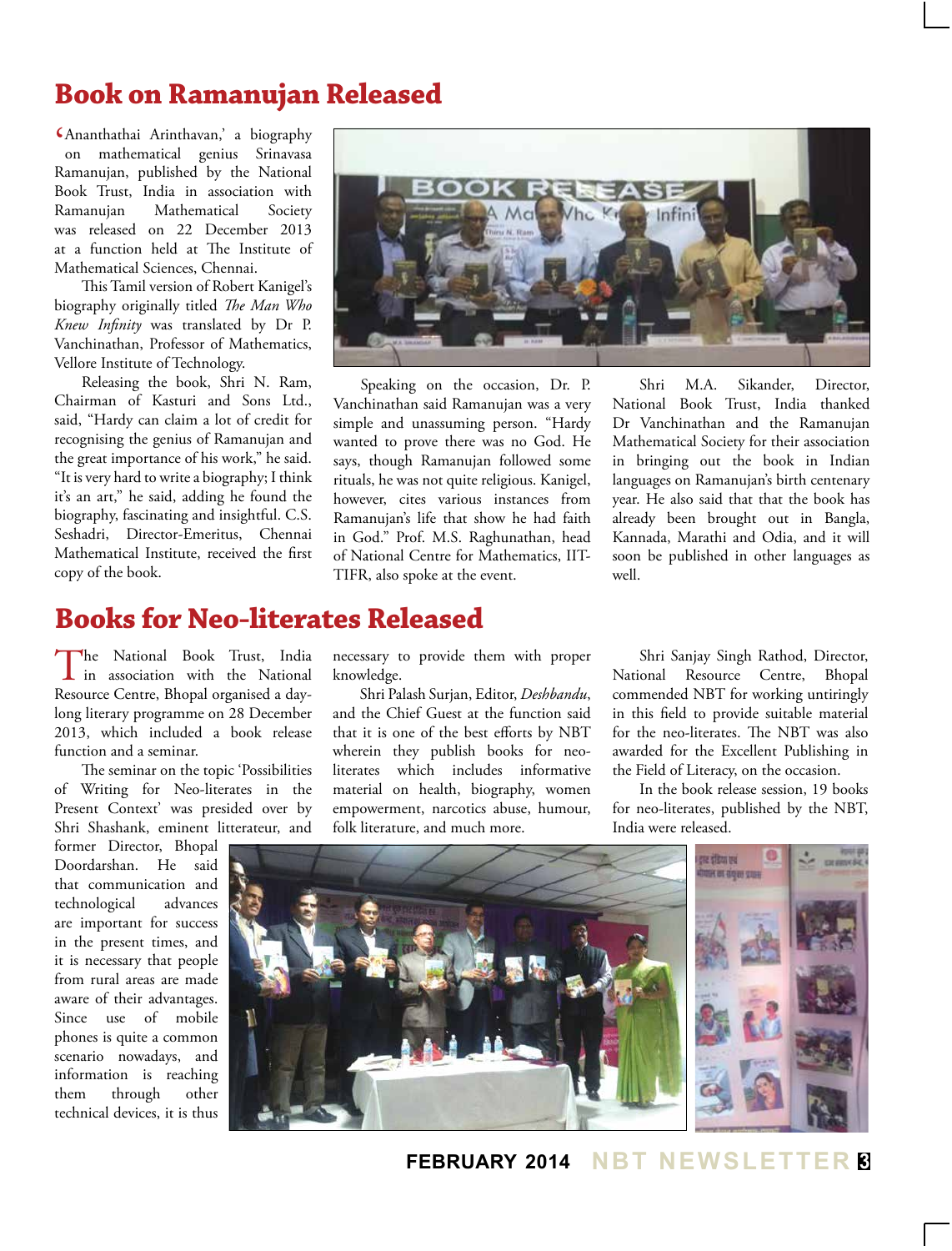# **NBW Programmes in Andhra Pradesh**

As a part of the National Book Week<br>celebrations, the Trust organized two literary programmes at Ongole, Prakasam District and Hyderabad.

A book release function was organized by the Trust in collaboration with District Library, Govt. of Andhra Pradesh, Prakasam and Prakasam Zilla Samsritika Samstala Vedika at Zilla Grandalayam, Ongole on 15 November 2013.

Various competitions for school students were held on 14 and 15 November 2013 in collaboration with



local organizations, which included an essay writing competition and a painting competition.

Three titles in Telugu for children, namely *Sammy the Snail*, *Tit for Tat* and *Holidays Have Come*, published by the NBT were released on the occasion. The release was followed by a discussion on the book.

Prof. Kodati Viyanna Rao, Vice-

**Workshops at Dilli Haat**

Interesting activities for children were<br>organized by the National Book Trust, nteresting activities for children were India at the Comics Fest held at Dilli Haat, Pitampura on 30 November 2013, drawing a large number of audience to the starry world of super heroes and villains.

Amidst the huge cutouts of super girls, demons and powerful aliens, young storyteller Jaishree Sethi threw open her bag full of stories, and made children to listen, think and answer mathematical teasers. The fascinating session comprised stories, music, drama and interactive games. Children laughed along and explained to Chancellor, Acharya Nagarjuna University and the Chief Guest at the function released the books. Dr. Velaga Venkatappaiah, noted children's writer, Dr. Dhara Ramanatha Shastry, Natyavadhani, Sri Anabheri Rajeshwar Rao, DEO, Prakasham

Dist. Dr. Mallavarapu Rajeshwar Rao, noted children' writer and poet, and Dr.

> Chillara Bhavanid Devi, noted critic and poet were the Guests of Honour.

Sri S.V. Sheshaiah, President of the Zilla Grandhalaya presided over the function. Dr. Nukatoti Ravikumar also spoke at the function.

Prizes were distributed to the winners of essay and painting competitions, which included books

by the NBT, and certificates were also presented to all the participants.

On 17 November 2013, a book release and discussion session was organized by the Trust in collaboration with Sri Tyagaraya Ganasabha and Balasahitya Parishad at Hyderabad.

Prof. N. Gopi, Former Vice-Chancellor, Telugu University and Sahitya Akademi Awardee and the Chief Guest

the narrator what they actually visualized when the story was being narrated. Music brought in zest and energy. Overall the sunny afternoon became vibrant with the colours and sounds of stories.

Shri Dwijendra Kumar, English editor,



at the function released the three titles in Telugu, published by the NBT, for the children, namely *Animals You Can't Forget*, *Daadi* and *The Royal Sweeper*.

Sri Jonnalagadda Rajagopala Rao, noted writer, popularly writing for *Chandamama*, Sri P. Chandra Shekar Azad, noted short story writer and children literature, and Dr. S. Raghu, Asst. Professor and critic attended the function as guests and speakers.

After releasing the books, Prof. S.V. Satyanarayana, HOD, Department of Telugu Osmania University, presided over the session in which Prof. Gopi, Sri Azad and Dr Ragu discussed the books released. Chief Guest Prof. Gopi spoken about NBT and its over 50 years of journey.

Dr. K.V. Deekshitulu, President, Tyagaraya Ganasabha delivered the welcome address. Sri Dasari Venkata Ramana, Secretary, Balasahitya Parishad proposed the vote of thanks.

Dr. Pathipaka Mohan, Telugu editor, NBT, coordinated both the events.



NBT conducted a workshop on preparing a children's magazine. Children learnt the techniques of writing a story and various features of a children's magazine. Over 300 students and 50 teachers participated in the event.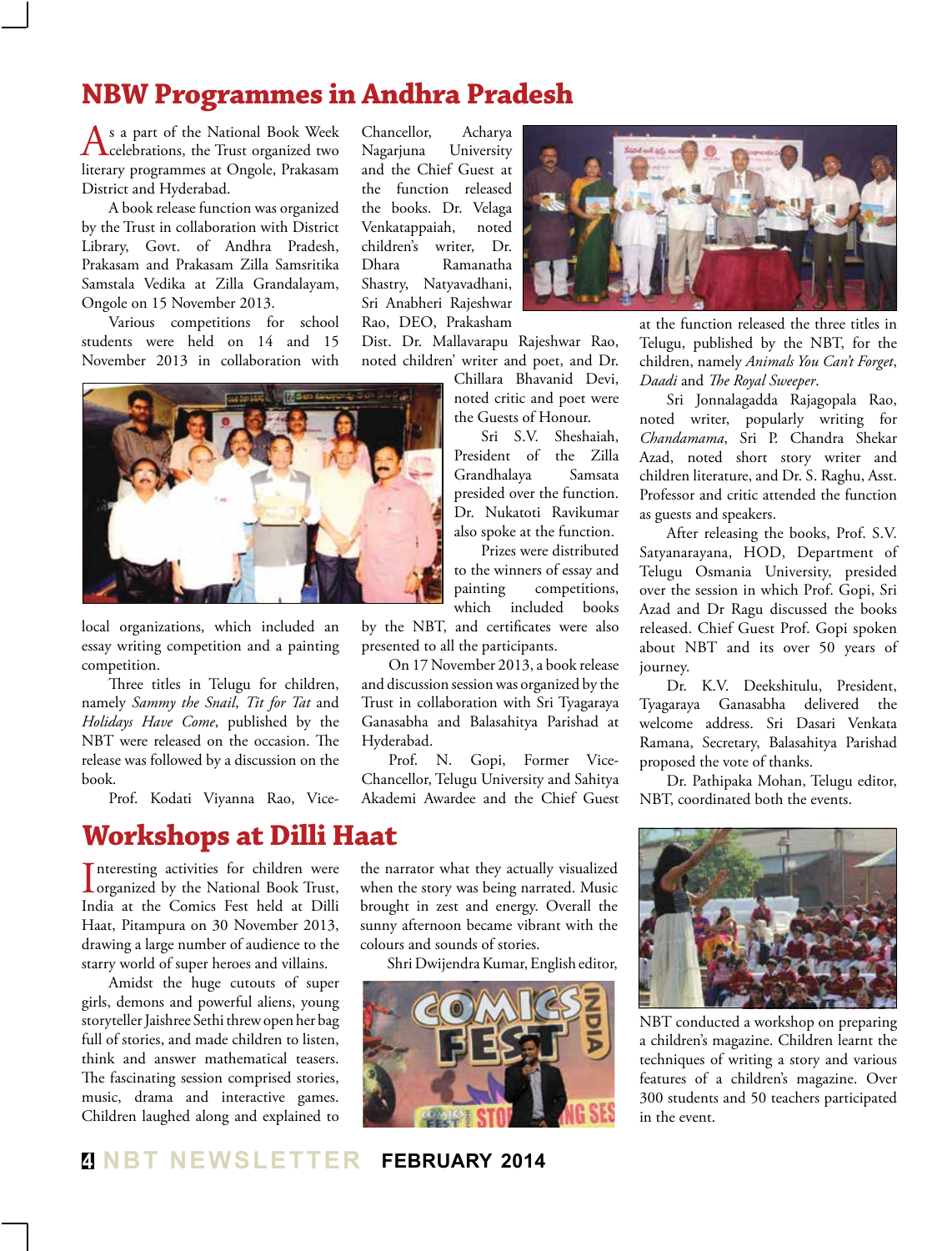# **NBW Programmes in Kolhapur**

As part of the National Book Week<br>celebrations, literary programmes and book exhibitions were held at Kolhapur city and at Danoli, District Kolhapur, Maharashtra.

### **Kolhapur City**

NBT organized a three-day book exhibition from 15 to 17 November 2013 at Kolhapur in collaboration with Karveer Nagar Vachan Mandir (more than 150 year-old city library) at their main Hall.

Dr. R.K. Kanbarkar, former VC, Shivaji University, Kolhapur inaugurated the exhibition, while Shri Rajabhau Joshi, President, Karveer Nagar Vachan Mandir presided over the function. Prof. Dr. Ramesh Jadhav, Shri Dada Gore were also present on the occasion. Shri Rajabhau Joshi requested NBT to organize more such programs in Kolhapur city.

A book release function was also held on the occasion where the biography of *Rajarshi Shahu Chhatrapati* published in Marathi by the NBT was released. A discussion on 'Contribution of Chhatrapati Shahu in building Modern Maharashtra' was held where Shri Rajendra Kumbhar, a well-known author and researcher, Shri Govindrao Pansare and Shri Manoj Salunkhe, Editor of *Daily Sakal*, Kolhapur edition, spoke on the topic.

In the "Meet the Author" programme, three contemporary Marathi authors— Anand Wingkar, Pravin Bandekar and Kiran Gurav—interacted with the audience. Prof. Randhir Shinde, Shivaji University, Kolhapur, conducted the programme. Prof. Ashok Chausalkar presided over the function and Prof. Rajan Gavas, Head, Dept. of Marathi and Sahitya Akademi winner was also present.

#### **Danoli, Tal: Shirol, Distt. Kolhapur**

A three-day NBT book exhibition was organized from 19 to 21 November 2013 by the NBT, India in collaboration with Danoli High School Danoli, at Danoli High School, Danoli, Tal: Shirol, Distt. Kolhapur.

A "Granth Dindi" (Book Procession) was organized by Danoli High School, where about 1200 students of Danoli High School, 400 girl students of Girls High School and 400 students of Primary School, Danoli participated in the procession along with their school teachers, Tehsil & Panchayat dignitaries and town residents and parents.

Sh. Satish Kalsekar, distinguished Marathi writer, inaugurated the threeday exhibition at Danoli High School, Danoli. Prof. Rajan Gavas, Head, Dept. of Marathi and Sahitya Akademi winner were present as Guests of Honour and Shri B.N. Patil, Kolhapur District Council Education Officer, Mrs. Kamble, Danol village Sarpanch, Shri Suresh Kamble, Kolhapur District Council Member, other Danoli High School Committee Members and Danoli High School Management Committee Members were also present on the occasion.

In the book release session, 10 Marathi titles for children, published by the NBT

were released by Sh. Rajabhau Shirguppe, well known Marathi author. Mrs. Sucheta Padalkar, Principal, Srujanand High School, Kolhapur and Shri Satish Desphande presented their views on the books released.

Prof. Rafiq Suraj, well-known Marathi Poet, interacted with the audience in the Meet-the-Author session. Shri Suraj spoke on his creative journey as a poet.

An interview with Prof. Vasant Keshav Patil, Marathi author, poet and translator, was conducted by Prof. Bhimrao Patil, Vice-Principal, Dr. Pantagrao Kadam College, Sangli. The form of interview as an interaction method was chosen in accordance to the format prescribed in the 9th and 10th standard curriculum for the benefit of the students.

Dr. Sunil Kumar Lavte, Principal, Danoli High School, congratulated NBT for organizing such programmes in the rural areas. He said that the students in cities somehow get to know, and have access to several other means of information. But the students who live in rural areas don't have much accessibility. Thanks to the by NBT at village level, these programmes open up various new avenues for the rural students. He suggested the NBT should take up more such activities in interior areas, so that the students living in far-flung areas of our country are exposed to books and authors. It also helps to encourage and nurture reading habit among them.

Rahul Kosambi, Marathi editor, NBT coordinated both the programmes.

## **Book Fair at Rangat, Andaman**

A<sup>3-day</sup> District Level Book Fair was<br>
organized by the Coordinator, BRC, Rangat under RMSA in collaboration with National Book Trust, India from 12 to 14 December 2014 at the Zonal Library, Rangat, Andaman.

Shri N.K. Bhunia, Principal of the Govt. Sr. Secondary School, Swadeshnagar, was the Chief Guest on the occasion. He called upon the students of the region to reap benefits from books on various categories displayed in the Fair



and to inculcate the reading habit. He also said that so many books are available for students in the book fair that will help them in their studies and enrich their knowledge.

Earlier, Shri M.R. Singh, Principal of Govt. Sr. Sec. School, Rangat / BRC, Coordinator, welcomed the gathering. About 2000 books in different languages and genres and children's books were on display at the Fair. NBT's Eastern Regional Office at Kolkata coordinated the Fair.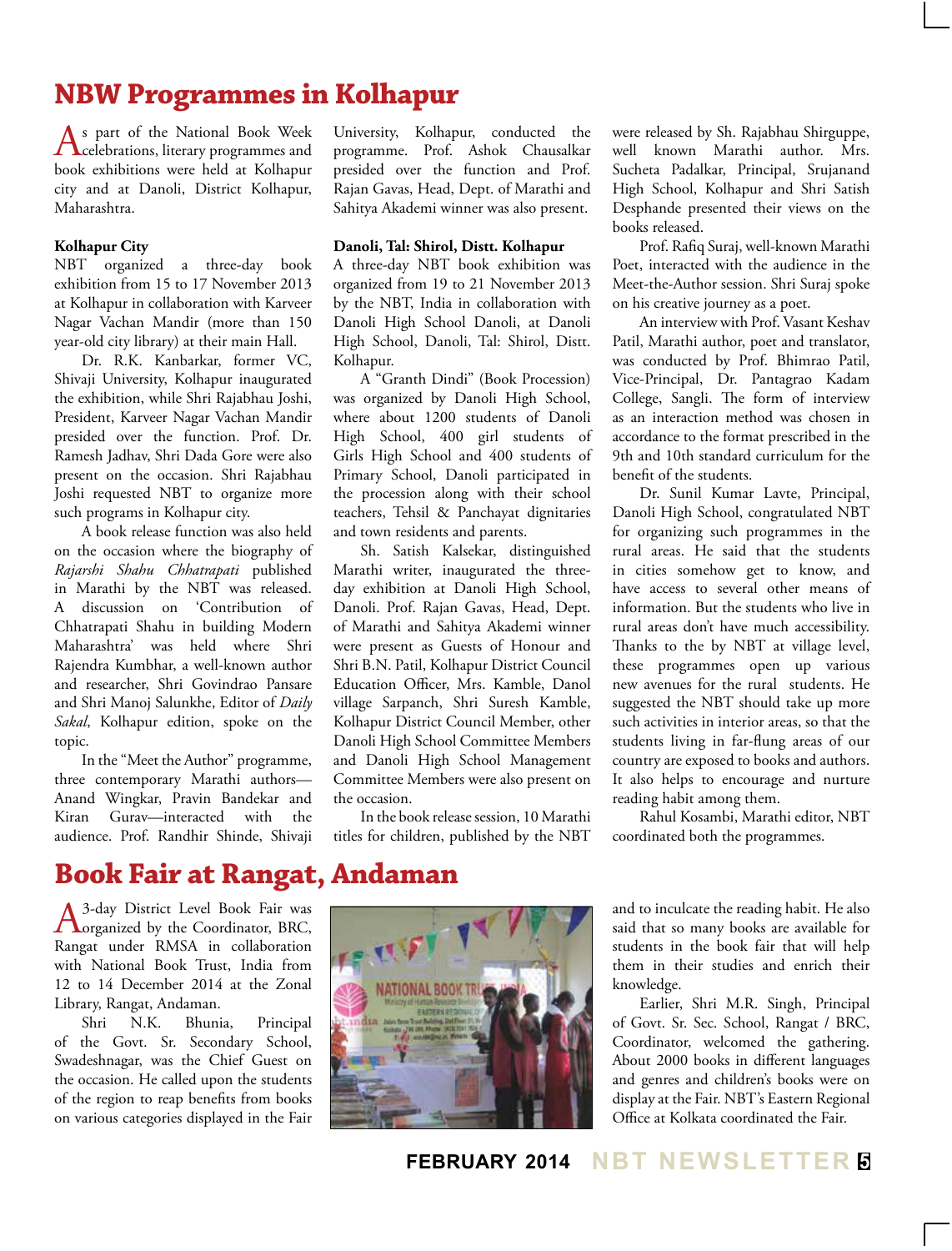# **NBT Hyderabad Book Fair**

CCMorality needs to be restored<br>in society, and to usher in in society, and to usher in such a change, better quality books must be introduced," said Shri E.S.L. Narsimhan, Hon'ble Governor of Andhra Pradesh. He was addressing a huge gathering of students and writers at the inauguration of NBT Hyderabad Book Fair. On the importance of reading

as a habit, he said it must be introduced among school children. "Making book reading compulsory in schools and writing about the books will increase interest in books among children," he added.

Others who spoke on the occasion included eminent historian Smt. Jeelani Bano, well known Urdu writer, Shri K. Srinivas, poet and editor and Ms. Vibha



Bharati, Secretary, Hyderabad Book Festival Society.

In his welcome address, Shri M.A. Sikandar, Director, NBT, spoke on some of the recent initiatives of the Trust to promote books and reading. He also said that NBT Book Promotion Centre will be opened at Hyderabad soon.

Many literary programmes and

special activities for children were organized during the Fair. Kavya Ghoshti, Kavi Sandhya and book release functions were part of the programme. A story telling marathon, an illustrator and author's meeting, essay and painting competitions, and quiz session were organized for children.

Organised in association with Hyderabad Book Festival Society, the Fair was held from 7 to 15 December 2013. With around 400 participants it was one of the biggest book fairs organized in Hyderabad.

Extensive coverage in both print and visual media and the thousands of visitors who visited the Fair made it an event to remember.





## **NBT Chennai Bookshop Inaugurated**



The NBT Chennai Book Shop was inaugurated by Dr. V. Irai Anbu, IAS, Principal Secretary and Director, Anna Institute of Management, in the presence of Shri C.N. Maheswaran, Chairman, Tamil Nadu Textbook Society, Shri A. Sethumadhavan, Chairman, NBT, and Shri M.A. Sikandar, Director, NBT. The Chennai Bookshop is part of the Trust's efforts to open NBT Book Promotion Centres at various state capitals. Similar such centres will be opened at Agartala, Hyderabad and Guwahati.

#### **6 NBT Newsletter february 2014**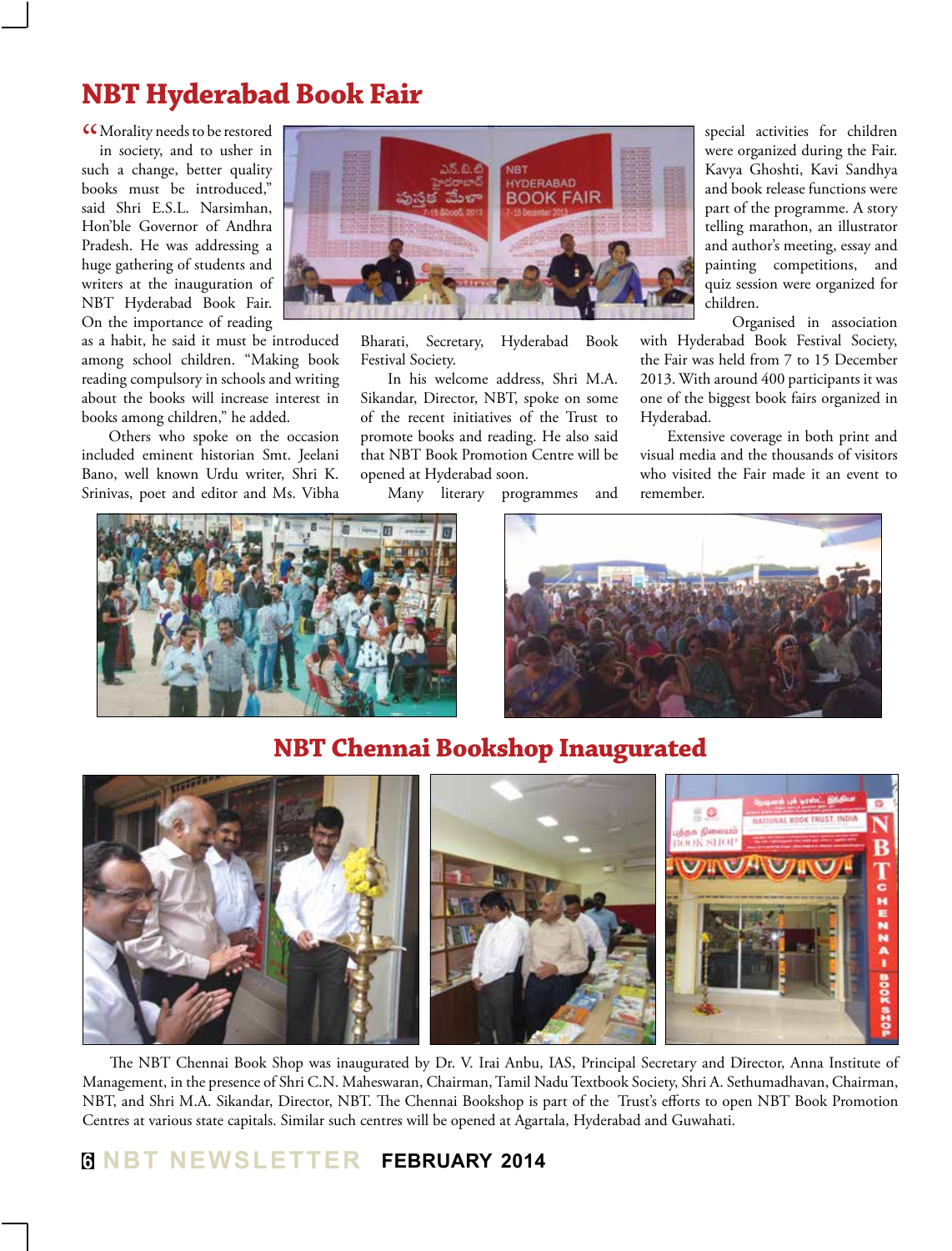# **Shiksha Shivirs**

### **Alwar**

NBT organised a Shiksha Shivir in Rajkiya Primary and Rajkiya Middle Vidyalaya, Dannpur, Alwar on 9 November 2013. More than 250 children attended the Shiksha Shivir and participated in drawing competition and paragraph writing contest. Students also recited poems to a packed audience.



Shri Jinender Jain, Principal and Shri Duli Chand, Vice-Principal from Rajkiya Primary Vidyalaya; Shri Sita Ram Meena, Principal and Shri Phool Chand, Vice-Principal from Rajkiya Middle Vidyalaya; Shri Shaddi Lal, Supervisor, Anganwadi attended the programme.

Speaking on the occasion, Shri Duli Chand commended the efforts and activities of NBT. He said that event of this kind was being organised in their school for the first time.

Children from both the schools and Anganwadi were presented with NBT books. Prizes were also distributed to the winners of the drawing competition, paragraph writing and poetry contest.

The Trust also deputed a mobile exhibition van for display and sale of NBT books on special discount.

#### **Mursan**



A Shiksha Shivir was organised at the Primary and Middle School, Mursan, Hathra Dist, Uttar Pradesh on 6 December 2013. Shri Davinder Gupta, District Basic Education Officer, and Shri Shri S.N. Singh, District Coordinator, commended NBT's efforts in promoting reading habit among children. Smt. Sandhya, Block Coordinator, Shri Nandit Kumar Gupta, Block Education Officer, Dr. Rajesh Kumar from Govt. Degree College, Mathur, Smt. Renu Gupta, Shri Santan Swaroop and Smt. Poonam Varshney from various schools in Hatisa also attended the programme.

About 300 children participated in the event. Students from Class I-V participated in drawing competition and students from Class VI-VIII participated in paragraph writing and handwriting competitions. While prizes were distributed to the winners of the competitions, each



participant was presented with books published by the Trust. NBT books were also gifted to the school library.

#### **Kudak Jagir**

Another Shiksha Shivir was organised on 13 December 2013 at the Government High School, Kudak Jagir, Karnal Dist. Haryana. While speaking on the



occasion, Shri Uday Pratap Singh, District Elementary Education Officer, urged the students to read more books because books can guide them towards the right path in life.

Smt. Rakesh Rana, Nodal Officer (RTE), Shri Rishi Pal, DDO, Govt. High School, Shri Satish Gaba, Govt. HIgh School, Shri S. Kumar, Office Superintendent, NVS attended the programme.

More than 300 students took part in various competitions organised during the programme and prizes were distributed to the winners. NBT books were given to the school library and each participant was gifted with an NBT publication.

Dr. Deepankar Gupta, Asst. Director (Exh.) and Smt. Sunita Narora, Assistant, from NBT coordinated the programmes.

#### **NEW DELHI WORLD BOOK FAIR 15–23 February 2014 Pragati Maidan, New Delhi Guest of Honour: POLAND www.newdelhiworldbookfair.gov.in Focus on Children's Literature Other highlights: CEOSpeak New Delhi Rights Table Author's Corner Cultural Presentations**

## **february 2014 NBT Newsletter 7**